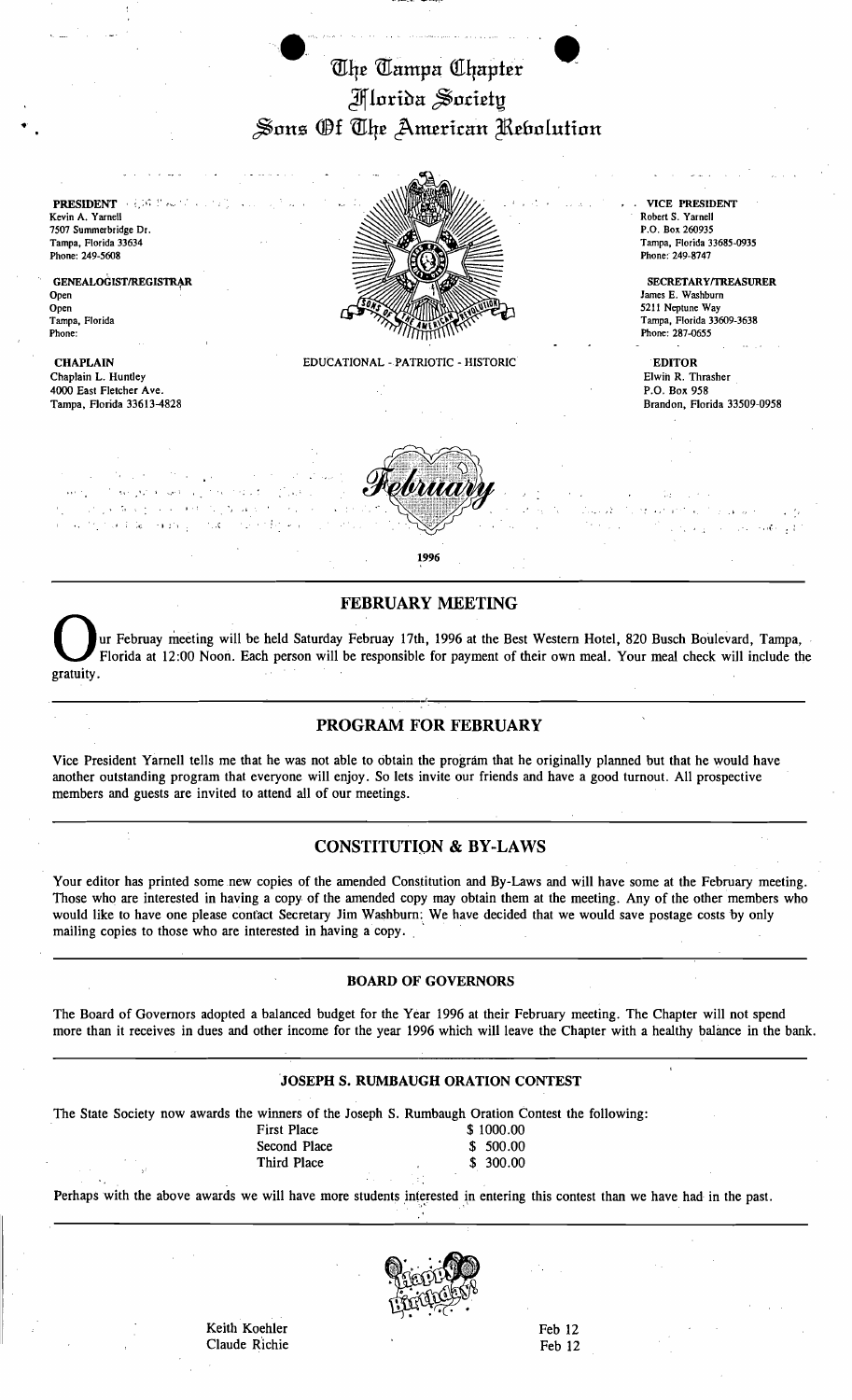# MINUTES OF THE REGULAR MEETING TAMPA CHAPTER SAR • HELD JANUARY 20, 1996 AT THE ST WESTERN HOTEL EAST E BEST WESTERN HOTEL EAST BUSCH BOULEVARD, TAMPA, FLORIDA.

Because of a conflict' at' the serving line with a number of other guests at the hotel, the Chapter decided that time would be saved by having lunch before the meeting came to order.

Following the lunch President George Brooks called the meeting-to order at approximately 12:34 PM. The same is

Chaplain Larry Huntley gave the invocation. The second is the second of the second second the integrate of average as " I I I I I I I I I I I I I  $\gamma$  on  $\sim$   $\sim$ 

President Brooks led in the pledge to the flag and the SAR pledge:

He then introduced guests Jim Wood, Prospective member, Fimi Richie (Mrs, Claude Richie), West Central Regional Vice President Courtney Crutcher and his son, Woody.

The minutes of the December meeting as published in the Chapter newsletter were approved as printed.

Secretary Jim Washburn reported: the application for membership of Joseph Walker has been sent to the State Registrar but no indication of its status has been received. .

The State Society is still looking for announcements from its members to be placed in the commemoration issue of the Florida Patriot to e issued in recognition of the 100 anniversary of the founding of the State Society which will be in March.

Dues for 12 Chapter members for 1996 are in the bank and checks for 3 more are on hand for a total of 15. Jim will be contacting those members not having yet paid to determine their intention for renewing membership.

". '. "'," "; .~,1rf ,..*r* ,,:. '; . ;-~"" ,f"- .~. ". • . .• ) . *•* f~i' \_, . " .1 ".\_, " ',\_ .'~ ) ," ~'. '" \_ , • He received an inquiry from a Kevin Pappan (through National and the State Secretary) regarding membership in the SAR.<br>Unable to find a telephone number for that name, her wrote a note informing Mr. Pappan of his address a Unable to find a telephone number for that name, her wrote a note informing Mr. Pappan of his address and telephone number.

Eagle Scout Chairman Barry Rich informed Jim that he could not make this or the February meetings but intends to bring the winning Eagle Scout and guests to the March meeting. .

As Chapter Treasurer, Jim reported that the major change from the financial report of the December meeting was an increase of \$53.00 reflecting '96 dues received and deposited. Financial reports through December 31st have been furnished to members of the Board of Governors. Russ Rising was also furnished a copy.

Jim also said that he had a Chapter 1996 budget worksheet prepared but suggested that since attendance at the January BOG meeting was minimal that consideration of it be postponed until after more of the BOG had a chance to review it. Also the Chapter would have a better idea of how many members would be renewing their dues by that time.

According to the State Secretary, the Chapter's annual report is due to him February 15th, so the dues of renewing members are now due to the Chapter ASAP (as the newsletters of the past recent months have been indicating).

Courtney Crutcher inquired as to whether or not the Chapter History had been submitted for inclusion in the Commemorative magazine and was told that it had been and an acknowledgment received from Editor Vince Carnes.

President Brooks reported he had received a certificate from the Department of Defense designating the Tampa Chapter a WWll commemorative Community which he turned over to the Chapter Secretary. Included on the certificate was the statement the Chapter "agreed to develop annual three or more educational programs, commemorative programs or events to honor World War II veterans, their families and those who served on the home front' !!!

President Brooks then noted that the Chapter had a member of the Purple Heart Order as a guest without realizing that Dr. James Chambers, a loyal Compatriot member of the Chapter, was a holder of the Purple Heart. To make up for this oversight Dr. Chambers was made a guest of the Chapter for this meeting. He told the Chapter' the circumstances, not only of those that earned him the Purple Heart (which were substantial, but of his full WWII service. Few could have done more that br. Chambers in the military service of his country in WWII.

President Brooks, as his final act of being the Chapter President for the past year, presented the President's award to Elwin Thrasher, the Chapter's Editor of its newsletter for his dedication in getting out the nine issues of the newsletter, the Chapter year book (which includes the roster of Chapter members) and the Chapter's Constitution and By-Law booklet.

The meeting was then· turned over to West Central Regional Vice President for the purpose of dismissing the 1995 Chapter officers and installing the 1996 Chapter officers. As such Couitney Crutcher installed the following:

| President             | Kevin Yarnell                                                                |  |
|-----------------------|------------------------------------------------------------------------------|--|
| Vice President        | Robert Yarnell                                                               |  |
| Secretary/Treasurer   | James Washburn                                                               |  |
| Registrar/Genealogist | Office Vacant                                                                |  |
|                       | quent approval by the Chapter members of the change in the Constitution, the |  |

In anticipation of the subsequent approval by the Chapter members of the change in the Constitution, the following were also installed;

,-"

Chaplain Larry Huntley Editor Elwin Thrasher Member at large Martin Miller

Kevin Yarnell, now installed as Chapter President, took over the meeting. He reported on the BOG meeting decisions. Particularly the essay contest program. It being based on the response received from students after having been made aware of it. . Two unsolicited inquiries have been received already.